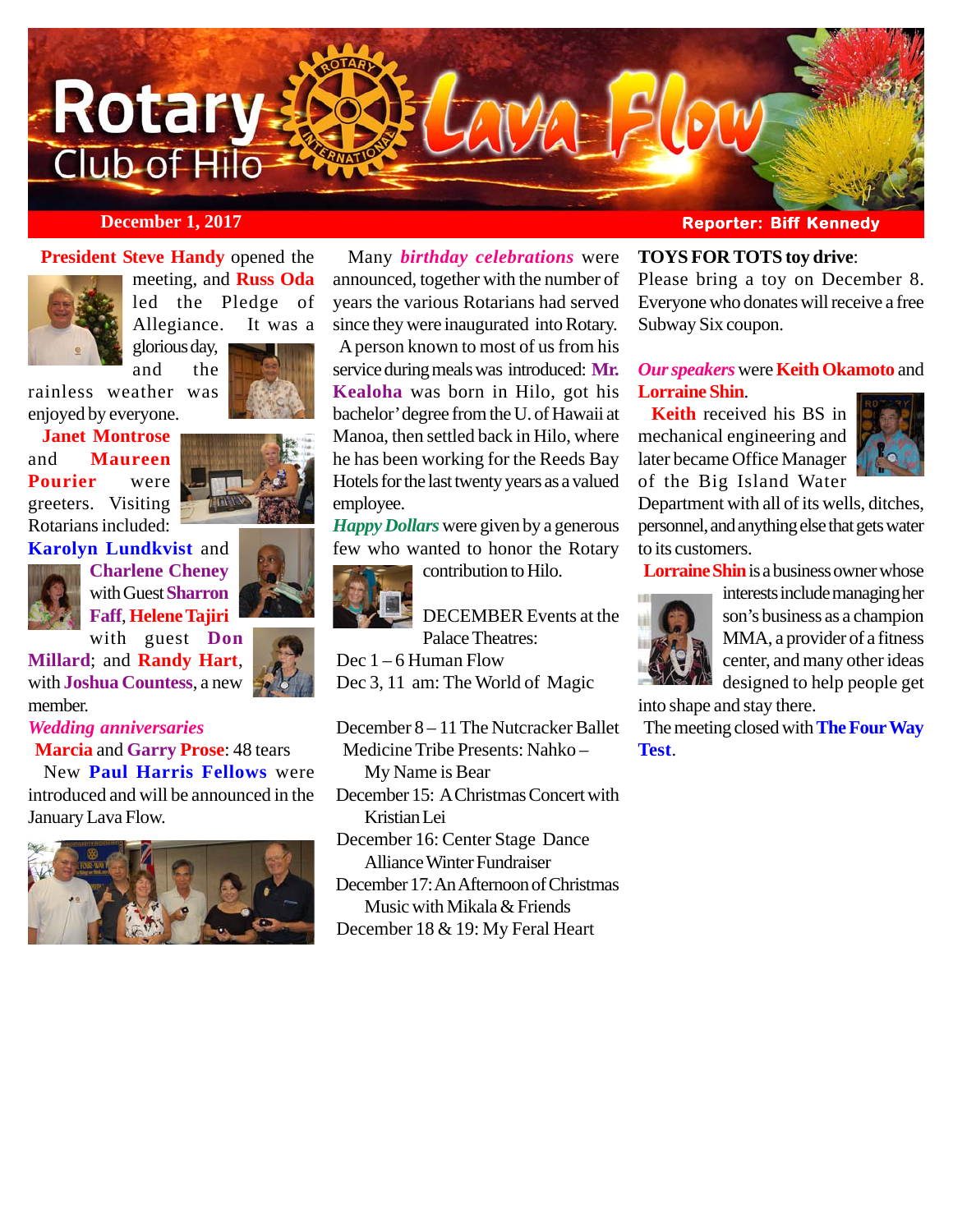# *Birthdays:*

**Kui Costa** December 12 **Cathy Gray** December 13 **Michael Meyer** December 15 **Reese Mates** December 110 **Eddie Hara** December 24 **Gay Porter** December 31

# *Club Anniversary:*

**Russ Oda** December 2, 1966 (51) **Tina Jimenez** December 5, 2014 (3) **Jim Cheney** December 8, 1988 (29) **Shane Okimoto** December 9, 2016 (1) **Harry Kim** December 16, 2016 (1) **Steve Handy** December 19, 2003 (14)

#### *Wedding Anniversary:*

**Marcia & Garry Prose** Dec. 1 (48) **Russ & Aki Oda** Dec. 14 (65) **Keith & Leigh Okamoto** Dec. 19 (25) **Ron & Glynnis Dolan** Dec. 22 (44) **Wally & Malia Wong** Dec. 22 (24) **Cathy & Jerry Gray** Dec. 25 (41) **Robert Fox & Nina Buchanan** Dec. 27 (9)

*Announcements:*

**December 8 - Mystery Speaker December 15 - UH Hilo Community College**

### *Rotary Club of Hilo Board of Directors* **2017 – 2018:**

- 
- President **Steve Handy, Jr.**
- Past President **Randy Hart** • President Elect – **Keith Okamoto**
- Vice President **Mitch Dodo**
- 
- Co-Secretary **Treena Breyfogle**
- Co-Secretary **Jan Tanouye** • Treasurer – **Corey Kawamoto**
- 
- Sergeant at Arms **Shane Okimoto** • Rotary Foundations – **Malcolm Chun**
- Membership **Connie Ichinose**
- Public Relations **Marcia Prose**
- 
- International Service **Stew Hussey**
- Community Service **Wally Wong**
- Vocational Service **Bobby Stivers-Apiki** • Club Service – **Kui Costa**
- New Generations **Gail Takaki**
- **Foundation Chairpersons:**
- Hilo Rotary Club Foundation **Tim Beatty**
- The Rotary Foundation **Malcolm Chun**
- Hawaii Rotary Youth Foundation **Mitchell Dodo**































*Photos above have no story-line...*



Photographer:**Mitchell Dodo**